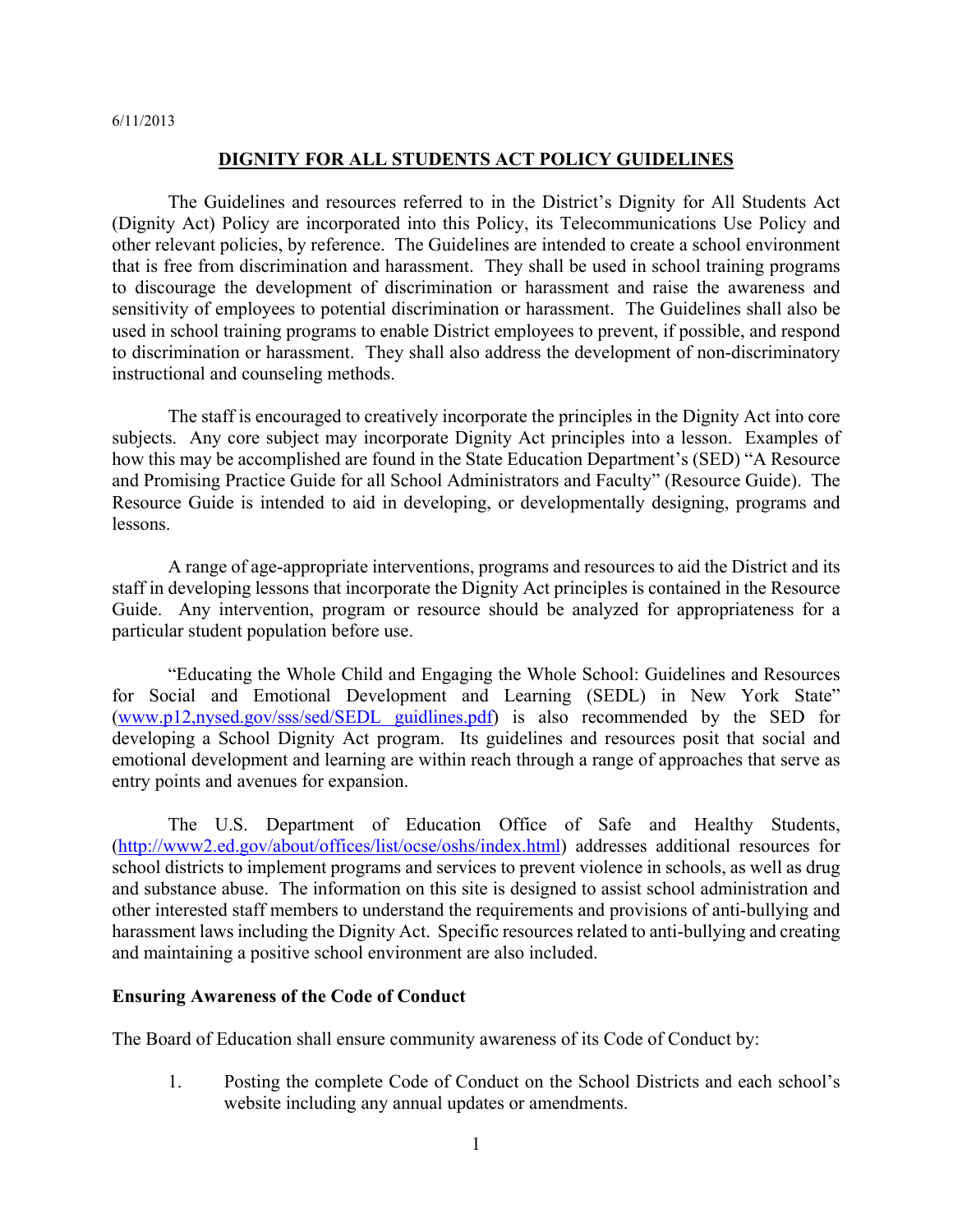- 2. Providing to students a summary of the Code of Conduct in an age appropriate version written in plain language at a school assembly to be held at the beginning of each school year.
- 3. Providing to persons in parental relation to students a plain language summary of the Code of Conduct before the beginning of each school year and, thereafter, making the summary available upon request.
- 4. Providing each existing teacher with a copy of the complete Code of Conduct and any amendments as soon practicable following initial adoption or amendment of the Code, and providing new teachers with a complete copy of the current Code upon their employment.
- 5. Making complete copies available for review by students, parents or persons in parental relation to student, other school staff and other community members.
- 6. Instruction in the relevant portions of the District's Code of Conduct and Telecommunications Use Policy as part of the instruction in civility, citizenship, and character education. Such instruction shall include instruction in the safe and responsible use of the internet and electronic communications.

# **School Employee Training to Implement the Dignity Act**

In accordance with Section 100.2 (ji) of the Commissioner's Regulation, the School District shall establish standards for a training program for school employees and administrators in accordance with the following guidelines:

- 1. A school employee training program shall be implemented beginning with the 2012-13 school year and, thereafter, in order to promote a positive school environment free from discrimination and harassment and to discourage and respond to incidents of discrimination and harassment on school property or at any school function. Employee training guidelines shall be approved by the Board of Education of the School District.
- 2. Training for employees including school and district administrators, shall be designed to:
	- A. Raise awareness and understanding of the school district's Code pursuant to Section 100.2 (l) of the Commissioner's Regulations.
	- B. Raise awareness and sensitivity to potential acts of discrimination or harassment directed at students that are committed by students and/or school employees on school property or at school functions, including but not limited to discrimination or harassment based upon a person's actual or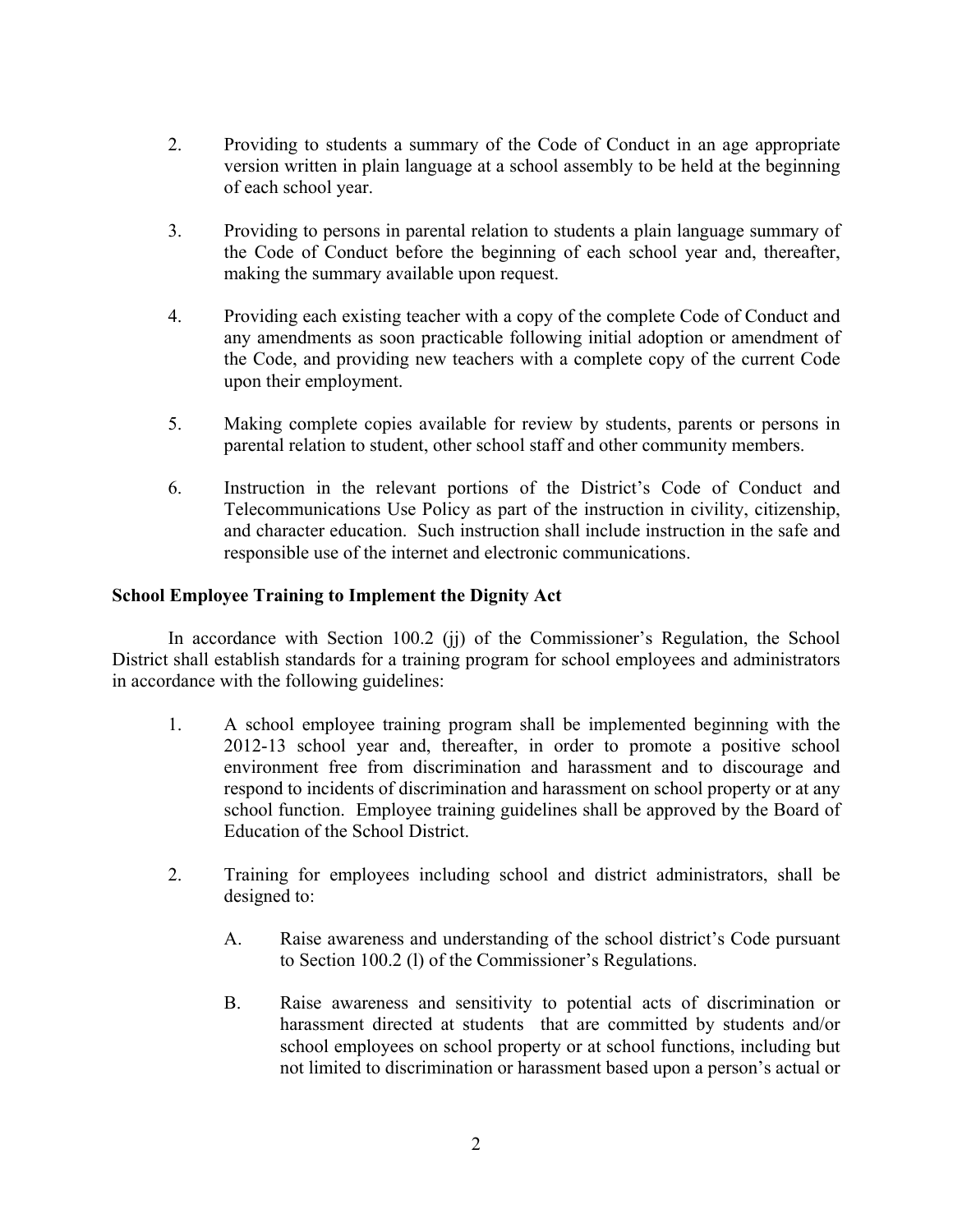perceived race, color, weight, national origin, ethnic group, religion, religious practice, disability, sexual orientation, and gender identity or sex.

- C. Enable employees to prevent and respond to incidents of harassment and discrimination.
- 3. Training and refresher training are to be conducted as needed and may be implemented and conducted in conjunction with existing professional development training pursuant to Section 100.2 (dd) (2) (ii) of the Commissioner's Regulations or with any other training for school employees.
- 4. Training shall also be designed to foster the development of non-discriminatory instructional and counseling methods.
- 5. At least one (1) employee in each school shall be designated by the Board as a Dignity Act Coordinator (DAC). Each DAC shall be instructed in the provisions of the Regulation and thoroughly trained in methods to respond to human relations in the areas of race, color, weight, national origin, ethnic group, religion, religious practice, disability, sexual orientation, and gender identity or sex.
	- A. The names, designated school, and contact information for the DACs shall be shared with all school personnel, students, and persons in parental relation.
	- B. The DACs information shall be:
		- i. Listed in the Code of Conduct and updates posted on the School's and School District's websites, if any;
		- ii. Included in the plain language summary of the Code of Conduct provided to persons in parental relation to students before the beginning of each school year;
		- iii. Provided to parents and persons in parental relation in at least one (1) school mailing or other method of distribution including but not limited to, sending such information home with each student, and if such information changes in at least one (1) subsequent School District or School mailing or other such method of distribution as soon as practicable thereafter;
		- iv. Posting such information in highly visible areas of school buildings; and
		- v. Making such information available at the District and School level administrative offices.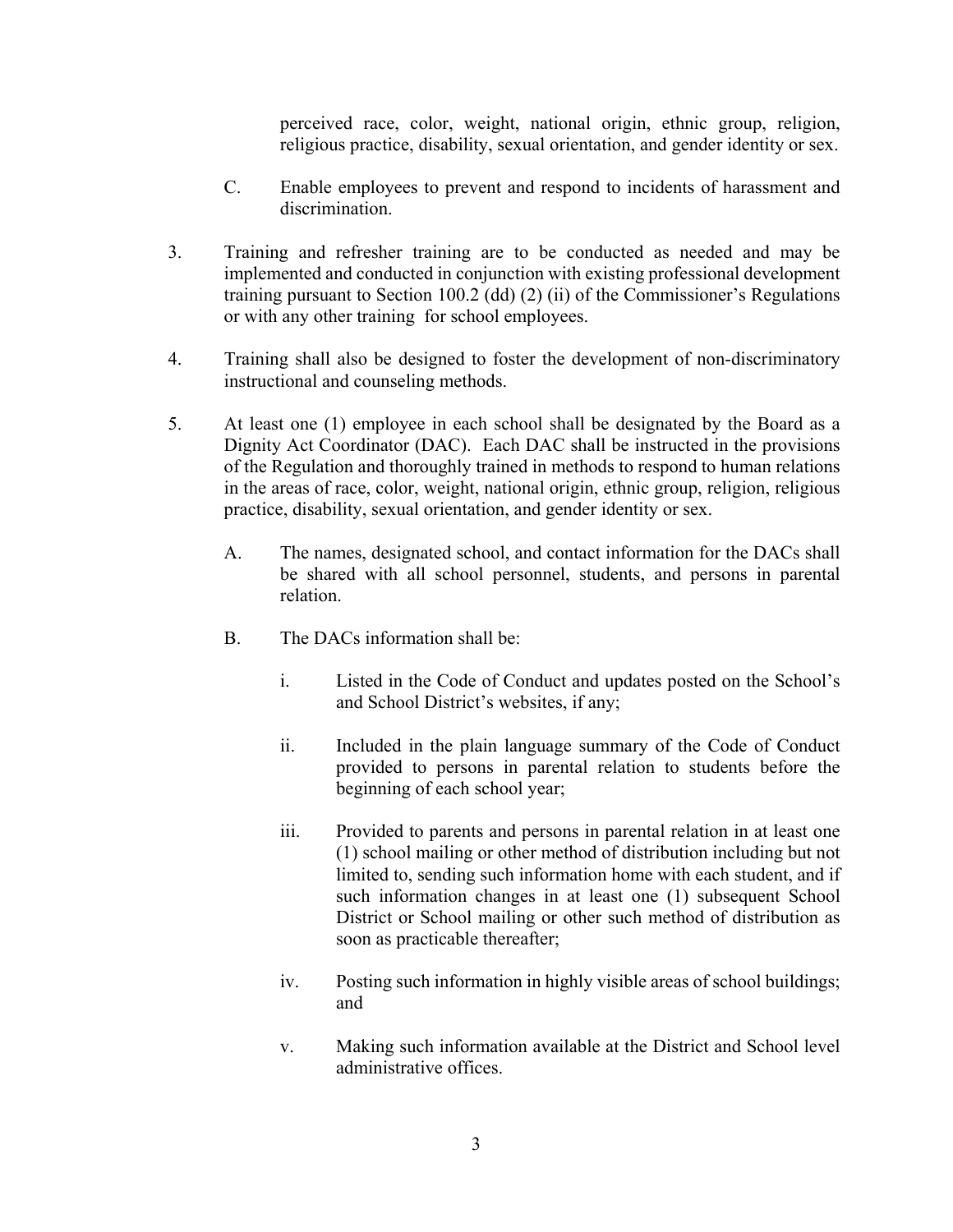- C. In the event a DAC vacates his/her position, another school employee shall immediately be designated for an interim appointment as DAC, pending approval of a successor DAC by the Board within 30 days of the date the position was vacated. In the event, a DAC is unable to perform the duties of the position for an extended period of time, another school employee shall immediately be designated for an interim appointment as DAC, pending return of the previous DAC to his or duties as DAC.
- D. Nothing in this guideline shall be construed to prohibit the denial into admission into, or exclusion from, a course of instruction based upon a person's gender, that would be permissible under Education Law Sections 3201-a or 2854(2)(a) and Title IX of the Education Amendments of 1972 or to prohibit, as discrimination based on disability, actions that would be permissible under Section 504 of the Rehabilitation Act of 1973.

#### **Reports and Investigations of Discrimination and Harassment**

The principal shall provide a regular report at least once during the school year on Data and Trends, if any, related to harassment, bullying and discrimination to the Superintendent in order to permit the Superintendent to assess the school climate. The District will investigate all complaints of harassment and discrimination, either formal or informal, and take prompt corrective measures, as necessary. Complaints will be investigated in accordance with applicable policies and regulations. If, after an appropriate investigation, the District finds that this policy has been violated, corrective action will be taken in accordance with District policies and regulations, the Code of Conduct, and all appropriate federal or State laws.

The District will annually report material incidents of discrimination and harassment to the State Education Department even if they occurred in combination with other incidents reported under the Uniform Violent and Disruptive Incident Reporting System (VADIR) and in the manner required by the Commissioner. If a material incident involves more than one category of discrimination and/or harassment, all counts in all categories that apply shall be included. Category definitions are summarized in the State Education Department form *Report of Incidents Concerning School Safety and the Educational Climate*, and submitted to the State Education Department via the online BEDS IMF application.

 School employees who witness harassment, bullying, and/or discrimination or receive an oral or written report of such acts shall promptly orally notify the principal, superintendent, or their deSignee not later than one school day after such employee witnesses or receives a report of such acts, and shall also file a written report with the principal, superintendent, or their designee no later than two school days after making an oral report.

 The principal, superintendent or the principal's or superintendent's designee shall lead or supervise the thorough investigation of all reports of harassment, bullying and/or discrimination, and ensure that such investigation is completed promptly after receipt of any written reports.